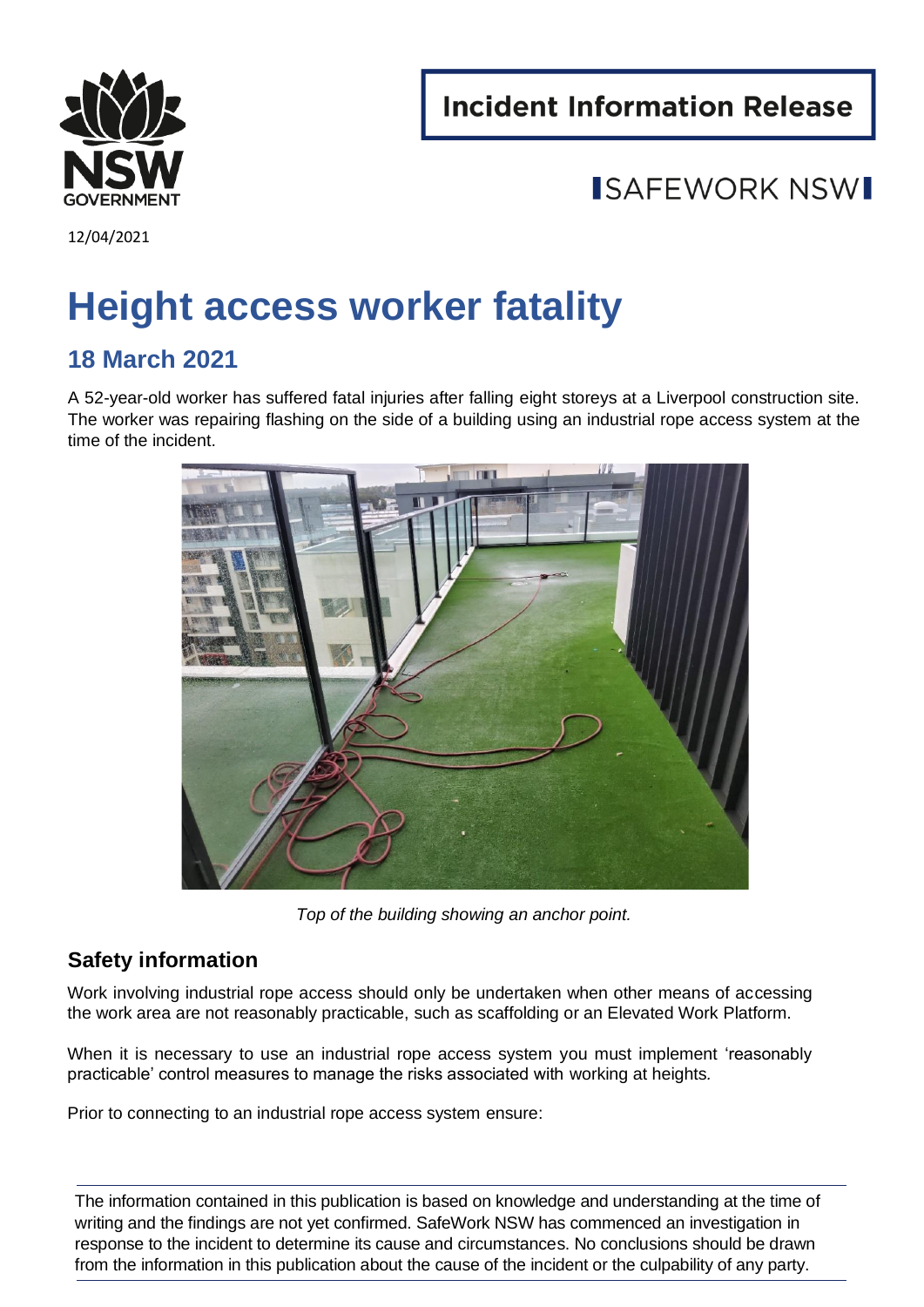## **Incident Information Release**



## ISAFFWORK NSWI

12/04/2021

- work has been planned, including hazard identification and risk assessment of rope access related tasks, and a suitable rope access system is designed
- anchor points have been inspected by a competent person and certified as safe to use, and information is available regarding their safe use, for example, load ratings
- the anchor points are marked with their load rating and the load correlates with the certification
- a visual inspection is conducted of the anchor points and site to ensure a safe access system can be implemented, and to determine what equipment will be needed to provide safe access to, and descent from, the work area
- consideration is given to how post-installation/certification modifications to the site may affect the useability of anchor points, for example, changes to the surface, or additional surfaces around anchor points
- the building façade is inspected for areas that may compromise the rope access equipment, and for materials that could be loosened and fall during the work
- all equipment to be used is inspected by a competent person and is safe to use
- a spotter is on site, has clear sight of the workers, communication means, and clear procedures are established
- emergency rescue procedures are established and clearly communicated to all workers
- all workers are competent in the technique, including emergency procedures, and have been trained in the correct operation of the particular equipment they are using
- exclusion zones are established and enforced that exclude and alert the public that industrial rope access systems are in use below the work area and near any anchorage locations
- the work is planned to account for the expected weather conditions

Industrial rope access systems should include:

- a main working rope and a back-up safety rope, each anchored independently to the other
- safe access to anchor points to set up the rope access system
- a full body or work positioning sit harness with shoulder straps
- descending/ascending devices and back up devices that are suitable for the type of work being undertaken, and appropriate for the size/type of rope and combined weight of the rope access technician and any equipment worn
- descenders that automatically stop the descent if the rope access technician loses control, i.e. lock automatically in the hands-free mode, and preferably should also fail to safe in all modes of operation, for example, stop the descent automatically when gripped too tightly in panic (panic locking)
- preferably, back up devices that require minimal manipulation by the rope access technician, and fail to safe in all modes of operation, for example, prevent or arrest a fall even when gripped in panic
- the correct personal protective equipment (PPE) for the tasks being undertaken, for example, helmets, gloves, hearing protection, goggles or masks

The information contained in this publication is based on knowledge and understanding at the time of writing and the findings are not yet confirmed. SafeWork NSW has commenced an investigation in response to the incident to determine its cause and circumstances. No conclusions should be drawn from the information in this publication about the cause of the incident or the culpability of any party.